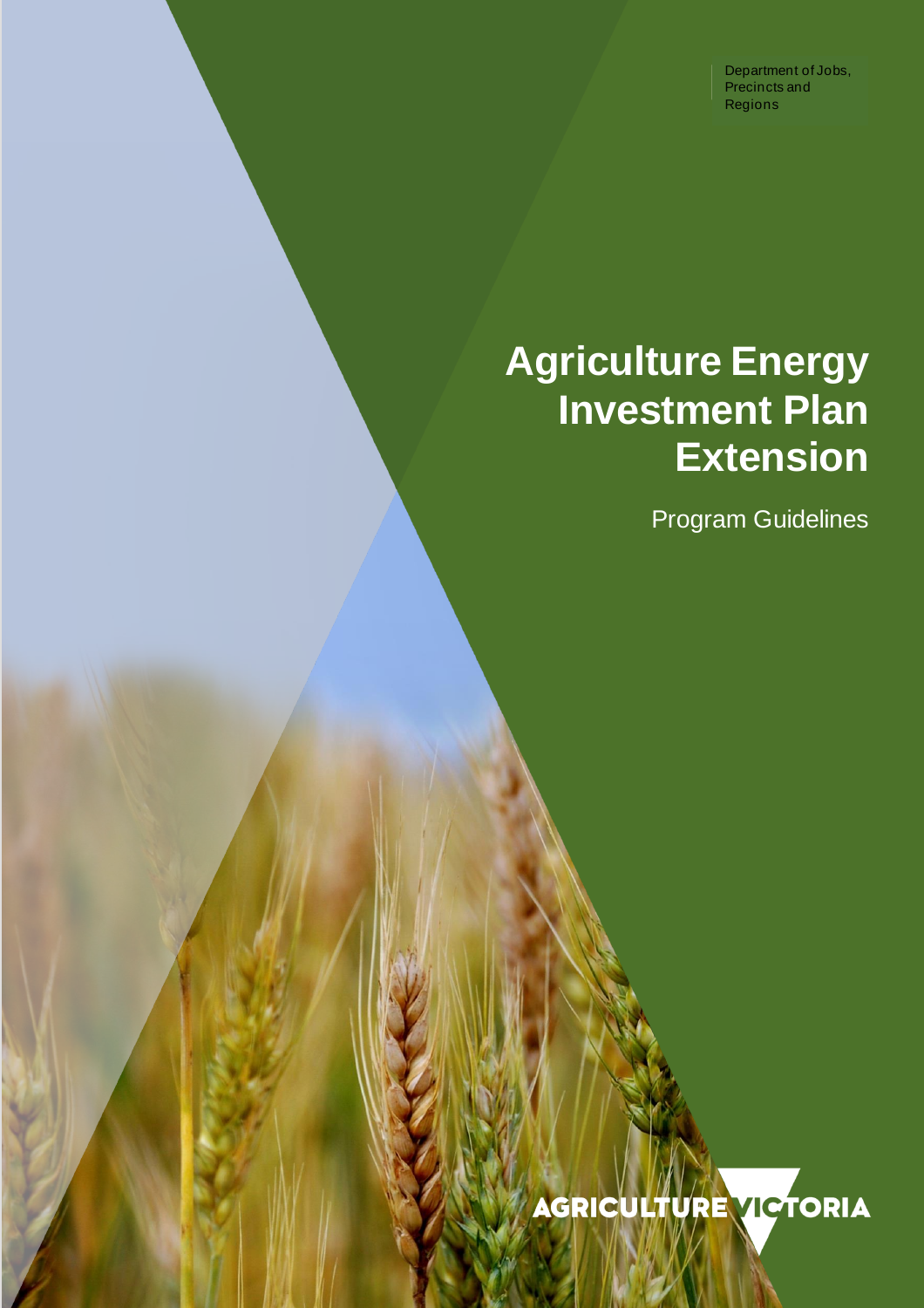# **Contents**

| 2.             |  |
|----------------|--|
| 3 <sup>1</sup> |  |
| $\overline{4}$ |  |
| 5 <sub>5</sub> |  |
| 6              |  |
| $\overline{7}$ |  |
| 8              |  |
| 9              |  |

#### **Accessibility**

If you would like to receive this publication in an accessible format, please telephone Agriculture Victoria on 136 186 or email agenergy@ecodev.vic.gov.au.

This document is also available in HTML and Word format at www.agriculture.vic.gov.au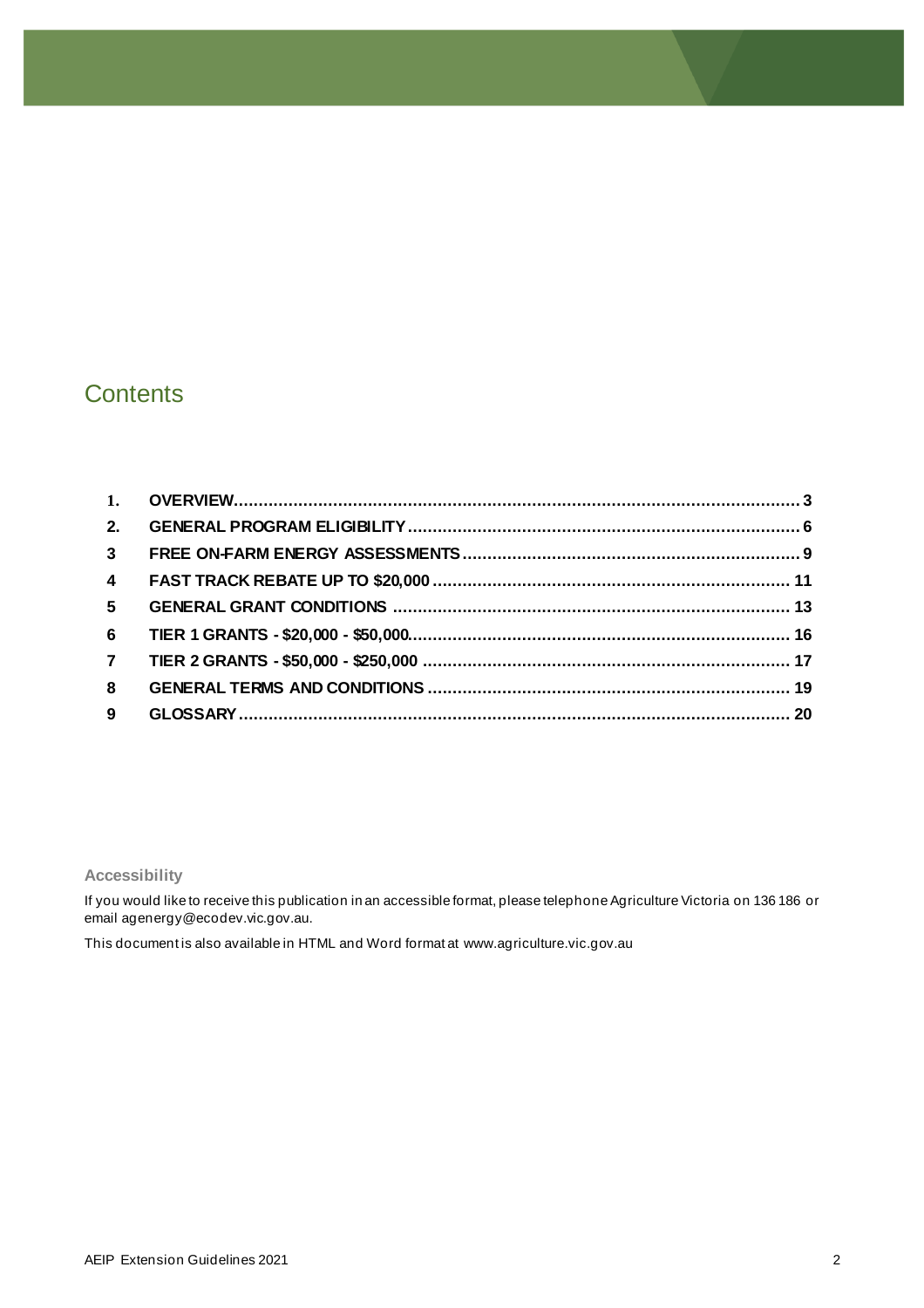#### <span id="page-2-0"></span>**1.0 OVERVIEW**

The Agriculture Energy Investment Plan Extension (AEIP) supports farm businesses to reduce energy costs, improve energy efficiency and explore alternative energy options. Potential benefits include productivity improvements, energy and water efficiency gains, emission reduction and waste reduction, helping to sustain Victoria's adaptable and internationally competitive agriculture sector. The Program is made up of:

- Assessments providing On-Farm Energy Assessments to assist farmers in identifying where they may reduce energy costs
- Grants to support farmers to invest in energy efficient or own-generation technology within existing energy policy
- Demonstrations showing energy efficient or own-generation technology on-farm
- Skills and education linking farmers and businesses to information and education resources
- Research facilitating partnerships to commercialise research for the farming sector

Applications for grants and assessments under the first round of AEIP opened in late-2018 and closed in mid-2020. Additional funding has been provided in the 2020-21 Victorian Budget to extend the AEIP.

If you have any questions, please contact Agriculture Victoria a[t agenergy@ecodev.vic.gov.au](mailto:agenergy@ecodev.vic.gov.au)

## **1.1 WHAT'S AVAILABLE UNDER THE PROGRAM:**

| <b>Program element</b>                                                              | Who is it for?                                                                                                                    |  |
|-------------------------------------------------------------------------------------|-----------------------------------------------------------------------------------------------------------------------------------|--|
| Energy Assessments - to understand where energy efficiency improvements can be made |                                                                                                                                   |  |
| Free On-Farm Energy Assessments - (Type 1)                                          | Farm businesses with farm energy expenses from \$8,000-\$25,000 per<br>annum (including GST)                                      |  |
| Free On-Farm Energy Assessments - (Type 2)                                          | Farm businesses with farm energy expenses over \$25,000 per annum<br>(including GST)                                              |  |
| Rebate and Grants - for equipment to improve farm energy efficiency                 |                                                                                                                                   |  |
| <b>Fast Track Rebate</b><br>Up to \$20,000 ex GST with matched funding              | Farm businesses that have received a Type 1 or Type 2 On-Farm<br>Energy Assessment through the Agriculture Energy Investment Plan |  |
| Tier 1 grants $-$<br>Between \$20,000 - \$50,000 ex GST with matched<br>funding     | Farm businesses that have received a Type 1 or Type 2 On-Farm<br><b>Energy Assessment</b>                                         |  |
| Tier 2 grants $-$<br>Between \$50,000 - \$250,000 ex GST with matched<br>funding    | Farm businesses that have received a Type 2 On-Farm Energy<br>Assessment                                                          |  |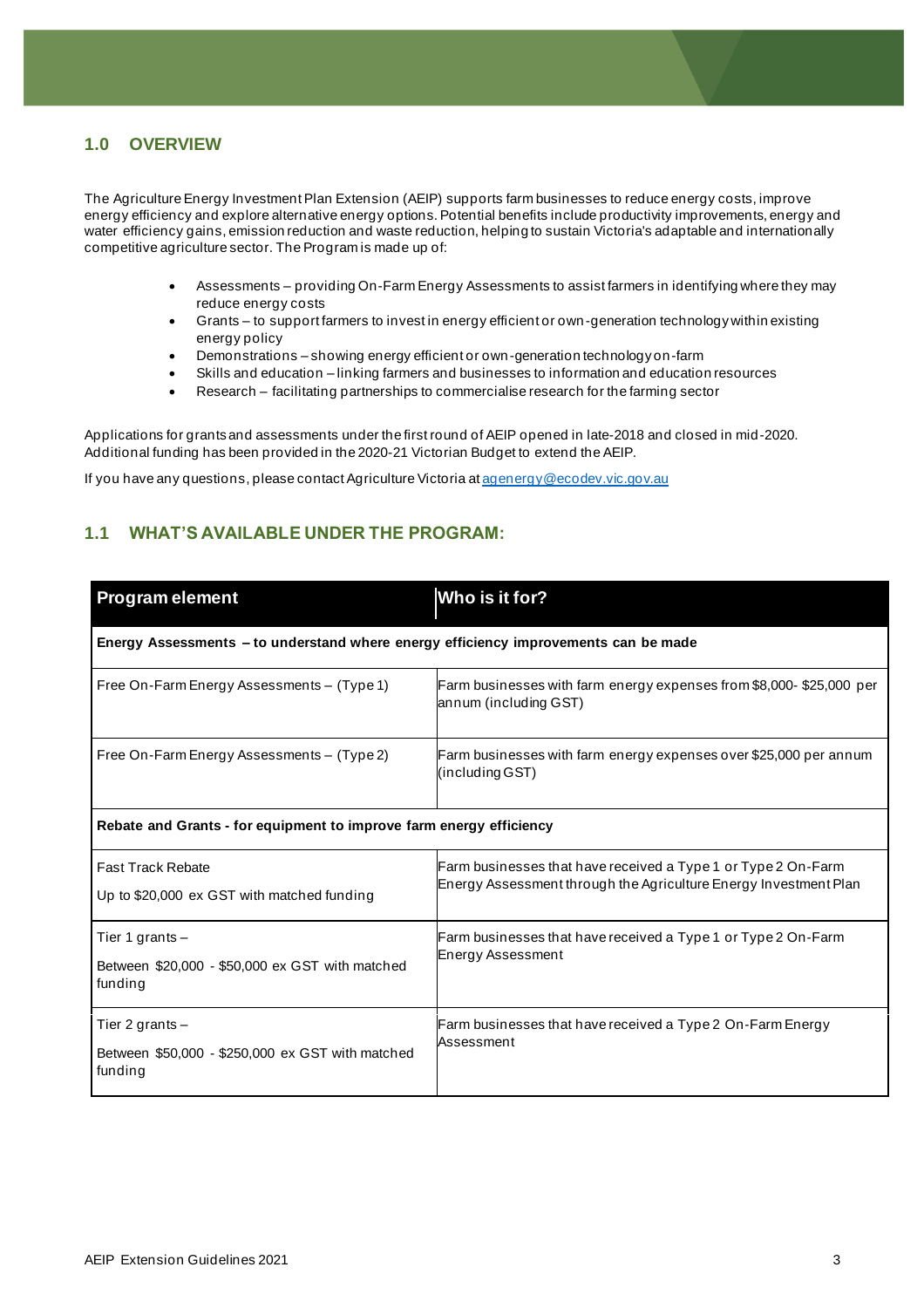## **1.2 HOW THE PLAN WORKS**

The AEIP has two types of support to help farm businesses: energy assessments and grants (including a Fast Track Rebate).

#### **1.2.1 On- Farm Energy Assessment**

**On-Farm Energy Assessments** help Victorian farm businesses understand their energy consumption profile. The assessment, undertaken by a registered expert, makes recommendations tailored to the type and size of individual farms and will include:

- Analysis of on-farm energy use (electricity, gas and diesel);
- Identification of no and low-cost improvements to make energy savings; and
- Identification of capital equipment or whole-farm system requirements to improve energy efficiency and productivity.

On-Farm Energy Assessments are available free of charge for eligible businesses under the AEIP. Once an assessment has been undertaken applicants can apply for **grant funding** to assist them to purchase and install equipment that will support the improvements identified in their On-Farm Energy Assessment**.**

#### **1.2.2 Grant and Rebate funding**

The AEIP supports Projects that will deliver on the AEIP's objectives by undertaking activities such as the purchase and installation of capital equipment that improves the energy efficiency and productivity of an Applicant's farming activities.

Depending on eligibility, type of On-Farm Energy Assessment and value of project, businesses can apply for tiered grant amounts.

**Please note: An On- Farm Energy Assessment is required before applying for a grant or rebate and the eligibility criteria for the particular grant must be met.**

|                        | <b>Fast Track Rebate</b>       | <b>Tier 1 Grant</b>              | <b>Tier 2 Grant</b>               |
|------------------------|--------------------------------|----------------------------------|-----------------------------------|
|                        | Refer to page 10 for further   | Refer to page 15 for further     | Refer to page 16 for further      |
|                        | information and how to apply   | information and how to apply     | information and how to apply      |
| <b>Amount on offer</b> | Up to \$20,000                 | Between \$20,000 and<br>\$50,000 | Between \$50,000 and<br>\$250,000 |
| <b>Matched funding</b> | Yes, you must match the        | Yes, you must match the          | Yes, you must match the           |
|                        | grantfunding \$1 for \$1 up to | grant funding \$1 for \$1 up to  | grantfunding \$1 for \$1 up to    |
|                        | the maximum value of the       | the maximum value of the         | the maximum value of the          |
|                        | rebate. Anything over the      | grant. Anything over the         | grant. Anything over the          |
|                        | maximum grant value is your    | maximum grant value is your      | maximum grant value is your       |
|                        | responsibility to fund.        | responsibility to fund.          | responsibility to fund.           |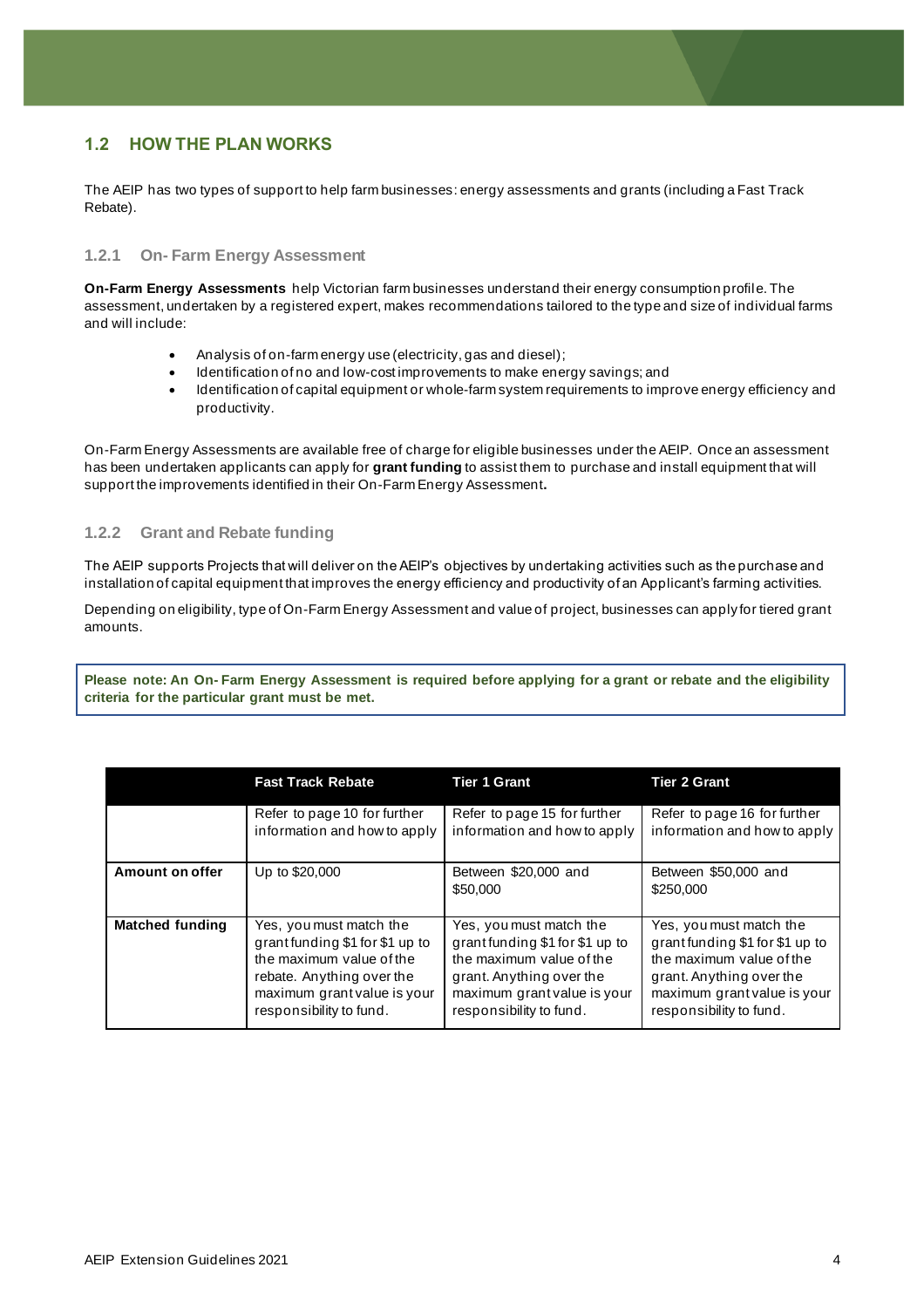| <b>How will I know</b><br>what to apply for?                                   | You will need to meet the<br>eligibility criteria.                                                                                                                                                                                              | You will need to meet the<br>eligibility criteria.                                                                                                                                                                       | You will need to meet the<br>eligibility criteria.                                                                                                                                                                          |
|--------------------------------------------------------------------------------|-------------------------------------------------------------------------------------------------------------------------------------------------------------------------------------------------------------------------------------------------|--------------------------------------------------------------------------------------------------------------------------------------------------------------------------------------------------------------------------|-----------------------------------------------------------------------------------------------------------------------------------------------------------------------------------------------------------------------------|
|                                                                                | You can only buy items as<br>specified on your Type 1 or<br>Type 2 On-Farm Energy<br>Assessment.<br>You must have received an                                                                                                                   | You can apply for funding for<br>items listed on your Type 1<br>or Type 2 On-Farm Energy<br>Assessment.                                                                                                                  | You can apply for funding<br>items listed on your Type 2<br>On-Farm Energy<br>Assessment.                                                                                                                                   |
|                                                                                | option to apply for the rebate<br>from the Department.                                                                                                                                                                                          |                                                                                                                                                                                                                          |                                                                                                                                                                                                                             |
| How is my<br>application<br>assessed?                                          | There are no assessment<br>criteria for the rebate.                                                                                                                                                                                             | Your application will be<br>assessed against the listed<br>assessment criteria.                                                                                                                                          | Your application will be<br>assessed against the listed<br>assessment criteria.                                                                                                                                             |
| Am I required to                                                               | No.                                                                                                                                                                                                                                             | Yes.                                                                                                                                                                                                                     | Yes.                                                                                                                                                                                                                        |
| enter into a grant<br>agreement?                                               | This is a rebate program-<br>once you have evidence of<br>having spent the funds on<br>eligible items you can claim<br>the rebate.                                                                                                              | You must sign a DJPR grant<br>agreement                                                                                                                                                                                  | You must sign a DJPR grant<br>agreement                                                                                                                                                                                     |
| When can I<br>purchase<br>equipment with<br>grant funding?                     | Once your On-Farm Energy<br>Assessmenthas been<br>completed you will receive<br>an e-mail from the<br>Department with the option<br>to apply. On receipt of that<br>email, you may purchase<br>eligible items identified in<br>your assessment. | ONLY after you and the<br>Department have both<br>signed a grant agreement. If<br>you purchase equipment<br>before receiving the fully<br>executed grant agreement<br>your application will be<br>considered ineligible. | ONLY after you and the<br>Department have both<br>signed a grant agreement. If<br>you purchase equipment<br>before receiving the fully<br>executed grant agreement<br>your application will be<br>considered ineligible.    |
| What can I<br>purchase with<br>grant funding?                                  | You must purchase the<br>items EXACTLY (including<br>size) as described on your<br>Type 1 or Type 2 On-Farm<br>Energy Assessment.                                                                                                               | You must purchase items<br>identified in your Type 1 or<br>Type 2 On-Farm Energy<br>Assessment.<br>Items up to 30 per cent<br>larger than identified in the<br>assessment will be<br>considered eligible for<br>funding. | You must purchase<br>equipment and services<br>based on your Type 2 On-<br>Farm Energy Assessment.<br>Items up to 30 per cent<br>larger than identified in the<br>assessment will be<br>considered eligible for<br>funding. |
| How much time<br>do I have to buy<br>and install grant<br>funded<br>equipment? | You must buy, install, and<br>claim your equipment within<br>three (3) months of receiving<br>an option to apply from the<br>Department.                                                                                                        | Project must be completed<br>within six (6) months from<br>receiving a letter of offer<br>from the Department.                                                                                                           | Project must be completed<br>within twelve (12) months<br>from receiving a letter of<br>offer from the Department.                                                                                                          |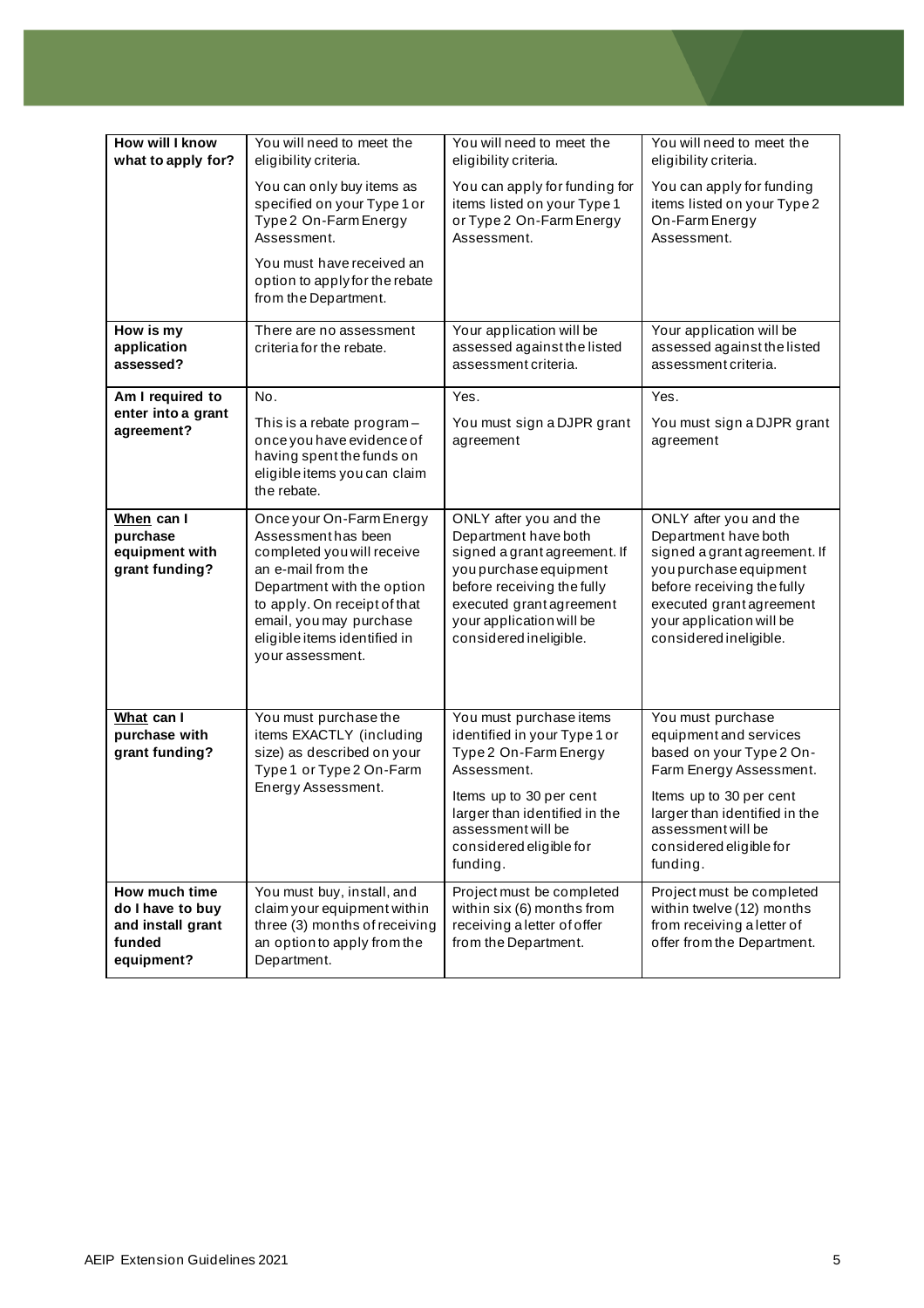# <span id="page-5-0"></span>**2. GENERAL PROGRAM ELIGIBILITY**

# **2.1 CONDITIONS OF APPLYING**

Eligible Applicants are permitted to apply for one On -Farm Energy Assessment per farm over the life of the program, unless otherwise agreed to by the Department.

Separate applications must be submitted for On-Farm Energy Assessment and rebate or grants. The On-Farm Energy Assessment application **DOES NOT** automatically progress to an offer of funding when the On-Farm Energy Assessment report is completed. The decision to offer funding is at the Department's absolute discretion.

Eligible applicants can apply for more than one grant or rebate, this includes grants you may have previously received under the Program. Applicants will only be able to receive funding to the total maximum available under each tier based on the type of On-Farm Energy Assessment. For example, if an applicant has previously received \$24,000 for a Tier 1 grant, they are eligible to apply for an additional \$26,000 in funding under the new guidelines, totaling the maximum Tier 1 grant value of \$50,000.

Applications for On-Farm Energy Assessments and grants are open as per the dates listed on the Agriculture Victoria website, or until available funding is exhausted (whichever occurs first). Applicants may apply for a rebate within up to three (3) months of receiving the option to apply.

The Department reserves the right, in its absolute discretion, to amend the funding conditions noted throughout this document without notice.

## **2.2 ELIGIBILITY CRITERIA**

#### **2.2.1 General eligibility for the Agriculture Energy Investment Plan**

On-Farm Energy Assessment applicants need to meet the general eligibility to be approved

For a grant or rebate - applicants need to meet the general eligibility and individual grant stream eligibility to be approved (refer to sections 5 and 6)

To be eligible for either an On-Farm Energy Assessment or a grant under this Program, the business must:

- be a legal entity;<sup>1</sup> with an Australian Business Number (ABN)
- have a farm/s located in Victoria that is a primary producer either:
	- 1. cultivating or propagating plants, fungi or their products or parts (including seeds, spores, bulbs and similar things) in any physical environment; or
	- 2. maintaining animals for the purpose of selling them or their bodily produce (including natural increase); or
	- 3. manufacturing dairy produce from raw material that they produce; or
	- 4. operating on-land aquaculture facilities.
- spend \$8,000 or more per annum (including GST) on energy on -farm inclusive of electricity, gas, LPG and diesel (excluding energy for transport);
- meet all industrial relations obligations as an employer in accordance with the National Employment Standards; and
- agree to participate in future program evaluation activity.

#### **2.2.2 Who is not eligible under the Agriculture Energy Investment Plan?**

- Primary producers engaged in forestry, on-sea aquaculture and agriculture transport operators;
- Individuals, unless operating as a sole trader;
- Commonwealth, state and local government agency or body;
- Publicly funded research institutions;

<sup>1</sup> A legal entity is an association, corporation, partnership, proprietorship, trustee of a trust, or individual that has legal standing in the eyes of the law. A legal entity has legal capacity to enter into agreements or contracts, assume obligations, incur and pay d ebts, sue and be sued in its own right, and to be held responsible for its actions.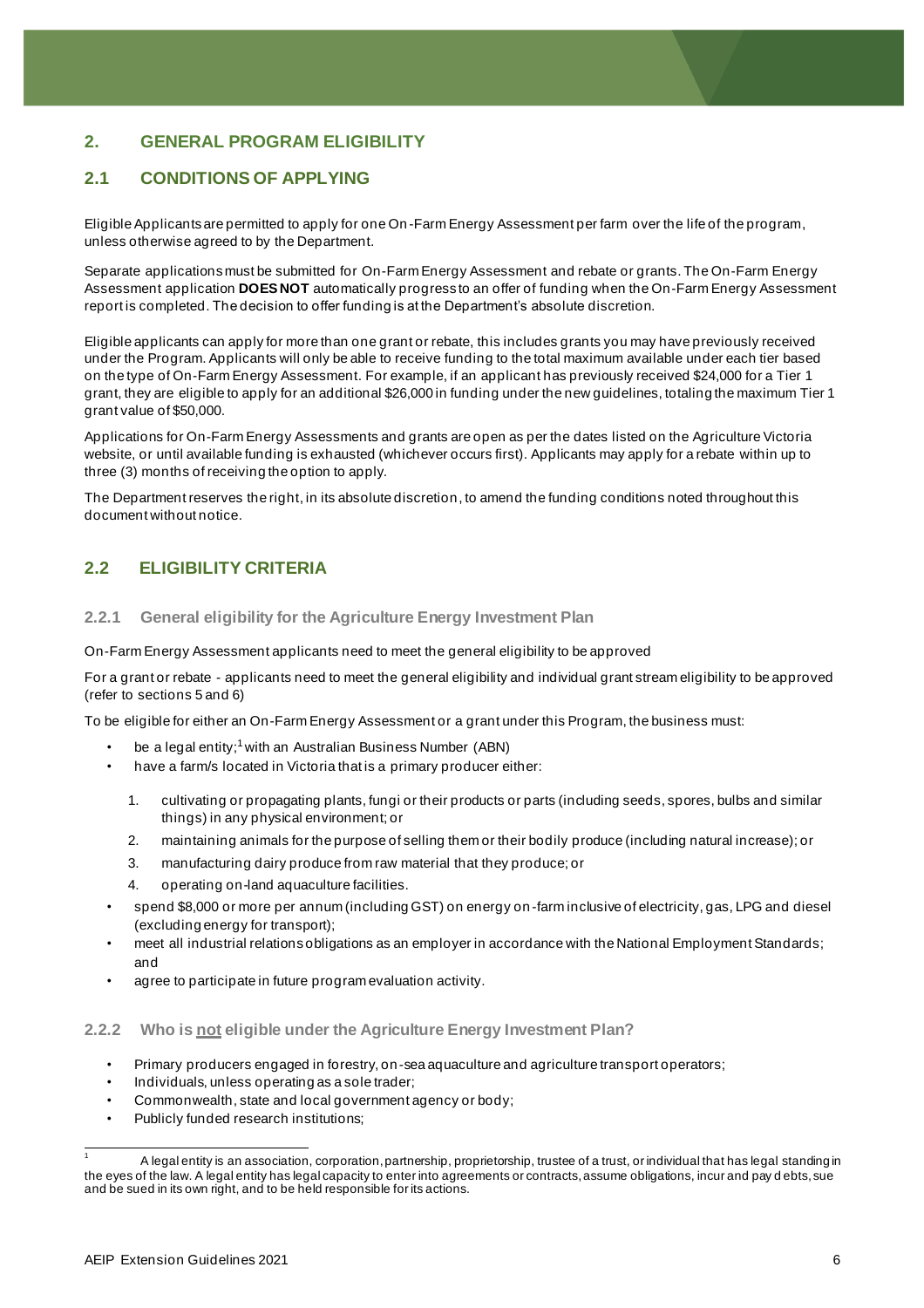- Industry associations; and
- Not-for-profit and community-based organisations.

# **2.3 OTHER ELIGIBILITY CONDITIONS**

#### 2.3.1 **Applying as a Trust**

A legal entity or an individual acting in its or his/her capacity as a trustee on behalf of a trust can apply for a grant provided that the trustee is entitled to be indemnified under the terms of the trust for any liability it undertakes on behalf of the trust and meets the eligibility criteria.

#### 2.3.2 **Applying as a Partnership**

An individual may apply for a grant on behalf of a partnership provided that all members of the partnership remain jointly and severally liable for the completion of the Project.

#### 2.3.3 **Applying as an Individual or Sole Trader**

An individual operating as a sole trader may apply for a grant provided that person meets the Eligibility Criteria.

#### 2.3.4 **Applying for Multi-site farms**

Applicants conducting Eligible Farm Businesses across multiple geographical sites in Victoria and/or under multiple ABNs or through multiple legal entities are eligible to apply for funding. In order to meet the objective of maximizing the number of Eligible Farm Businesses that achieve energy efficiency gains under the AEIP, Applicants will need to demonstrate that each Eligible Farm Business is being conducted as a separate farm business to warrant multiple applications for a grant. The eligibility of Applicants to receive more than one grant in these circumstances will be considered by the Department on a case-by-case basis and the Department's decision will be final.

# **2.4 ELIGIBILE AND INELIGIBLE EXPENDITURE**

#### **2.4.1 General eligible expenditure**

Eligible Project expenditure includes the following activities relating to the proposed Project:

- a) Equipment as detailed in the On-Farm Energy Assessment or equivalent energy assessment report;
- b) Capital expenditure (but does not include motorised transport vehicles);
- c) Wheeled equipment supporting irrigation, technology advances e.g. centre pivots and remote weeding, (as identified in the On-Farm Energy Assessment or Equivalent Energy Assessment report);
- d) Harvest equipment such as headers, seeding equipment, towable weed sprayers, (i.e. attachments to tractors and/or specific single-purpose equipment) and zero emission farm vehicles (excluding utes and motorbikes), as identified in the On-Farm Energy Assessment or Equivalent Energy Assessment report;
- e) Training specific to the technology for safe operation (external costs only); or
- f) Minor building alterations and fit-out costs (as identified in the On-Farm Energy Assessment or Equivalent Energy Assessment report).

#### **2.4.2 Solar Power Eligible Expenditure**

For solar power to be an eligible expense, the majority of the solar power generated must be utilised on -farm. Export to the grid is not preferred but will be considered on a case-by-case basis (maximum export of systems supported will be 20 per cent of generation, seasonally adjusted)

Solar installations on residential buildings and/or connected to the residence meter are ineligible for AEIP funding.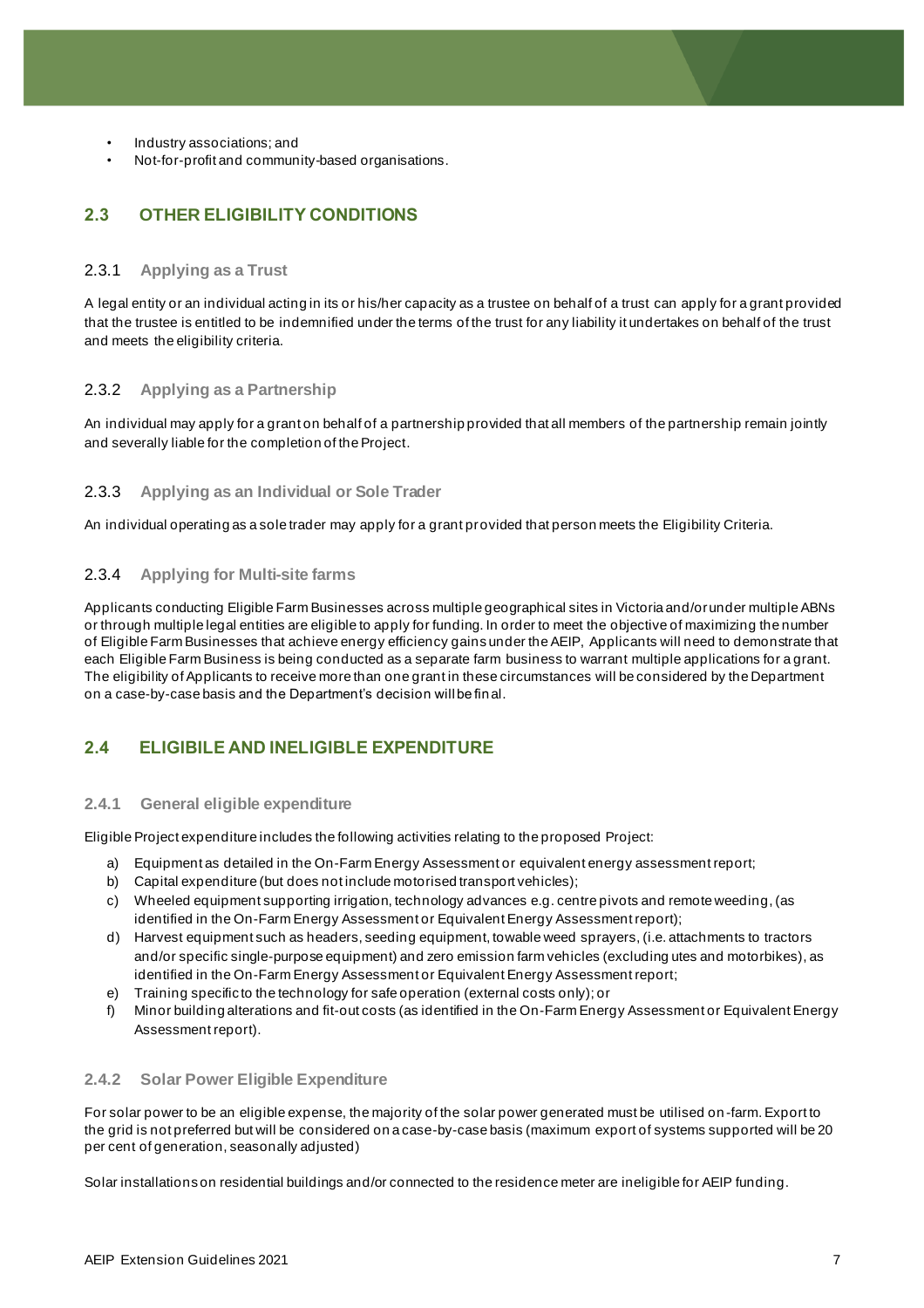Exceptions will be considered on a case-by-case basis, at the Department's discretion, where farm building or equipment is connected to the residence meter and the level of on-farm energy use is clearly identified and measurable.

#### **2.4.3 General ineligible expenditure**

The AEIP does not support expenditure which involves:

- a) Any item that is not listed on the On-Farm Energy Assessment report;
- b) On-farm motorised transport vehicles (e.g. tractors, trucks, utes, etc);
- c) Routine maintenance costs;
- d) Internal costs, salaries or resources of the Recipient;
- e) Non-farm business activities on the specific geographical site/parcel of land e.g. café, bed and break fast, farm shops;
- f) Non-farm activity e.g. trucking or other non-farm related transport;
- g) Costs associated with applying for government grants and funding programs;
- h) Basic professional services such as ongoing, routine accounting, tax and legal business requir ements, licensing, costs associated with export documentation, legal/intellectual property costs, financing fees;
- i) Travel costs;
- j) Any administrative fees or surcharges for administering the expenditures listed above; or
- <span id="page-7-0"></span>k) Any other expenditure as determined by the Department that does not meet the AEIP guidelines or objectives.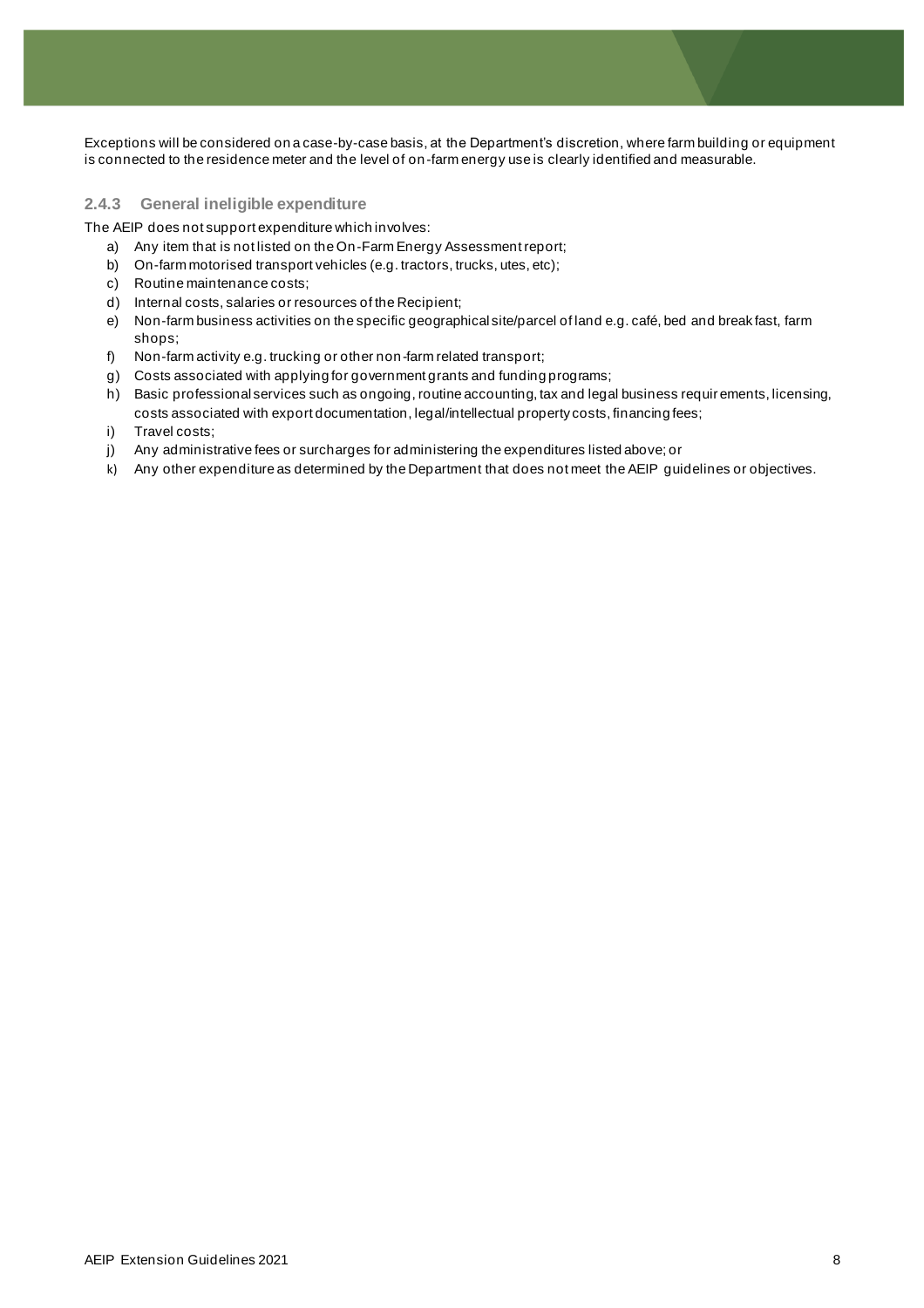# **3 FREE ON-FARM ENERGY ASSESSMENTS**

#### **3.1 IMPORTANT INFORMATION**

On-Farm Energy Assessments do not automatically progress to an offer of funding.

Separate applications must be submitted for On-Farm Energy Assessments and Fast Track Rebate or Tier 1 or Tier 2 grants.

#### **3.2 WHAT IS AN ON-FARM ENERGY ASSESSMENT?**

On-Farm Energy Assessments analyse on-farm energy use (electricity, gas and diesel) and identify opportunities to make energy savings; improve output volumes per energy unit; and convert to renewable energy sources. The assessments will make recommendations tailored to the type and size of individual farms.

On-Farm Energy Assessments are conducted by registered independent experts to the national standard (AS/NZS 3598.2:2014). Type 1 and Type 2 Energy Assessments are available depending on the farm business's energy expenditure.

#### **3.3 HOW TO APPLY FOR AN ON-FARM ENERGY ASSESSMENT**

An application must be submitted online with the following information and attachments :

- your ABN; and
- copies of energy bills for at least one quarter that most represents the average energy consumption and expenses on-farm in the 12 months prior to lodging your application; and
- for diesel expenses, information about usage and expenses that only relate to diesel-powered equipment used onfarm. When the application is being assessed, farmers may be contacted by Agricul ture Victoria to provide further records that demonstrate usage and expenses.

#### **3.4 HOW TO APPLY FOR MULTIPLE FARM/SITE ASSESSMENTS**

A group of farmers can apply to have a group assessment to identify opportunities for large, shared investments which create benefits for multiple farmers and/or the broader community. All farmers participating in the joint assessment will need to complete the application by providing information about their farms.

The application will need to be submitted by a lead applicant. The lead applicant will also need to include the business name and ABN of the other farmers in the joint application.

If an assessor identifies an opportunity for a farm to collaborate with nearby farms, Agriculture Victoria will contact the identified farms and facilitate a discussion to enable farmers to make an informed decision on opportunities to collaborate.

#### **3.5 ASSESSMENT PROCESS AND NOTIFICATION**

- Your application will be assessed against the eligibility and assessment criteria;
- You will be advised if you have been successful or unsuccessful in your application;
- If you have been successful you will be allocated an assessor and given the assessor's details;
- Your energy assessor will contact you and request energy consumption data and informati on. The assessor may visit your farm to review the on-farm energy consumption;
- Once the assessment has been completed, applicants will receive a copy of the On-Farm Energy Assessment;
- After you have received your completed On-Farm Energy Assessment, you will have the option to have a one hour phone call with your assessor to discuss the findings of the assessment, or to discuss how you may wish to implement the recommendations.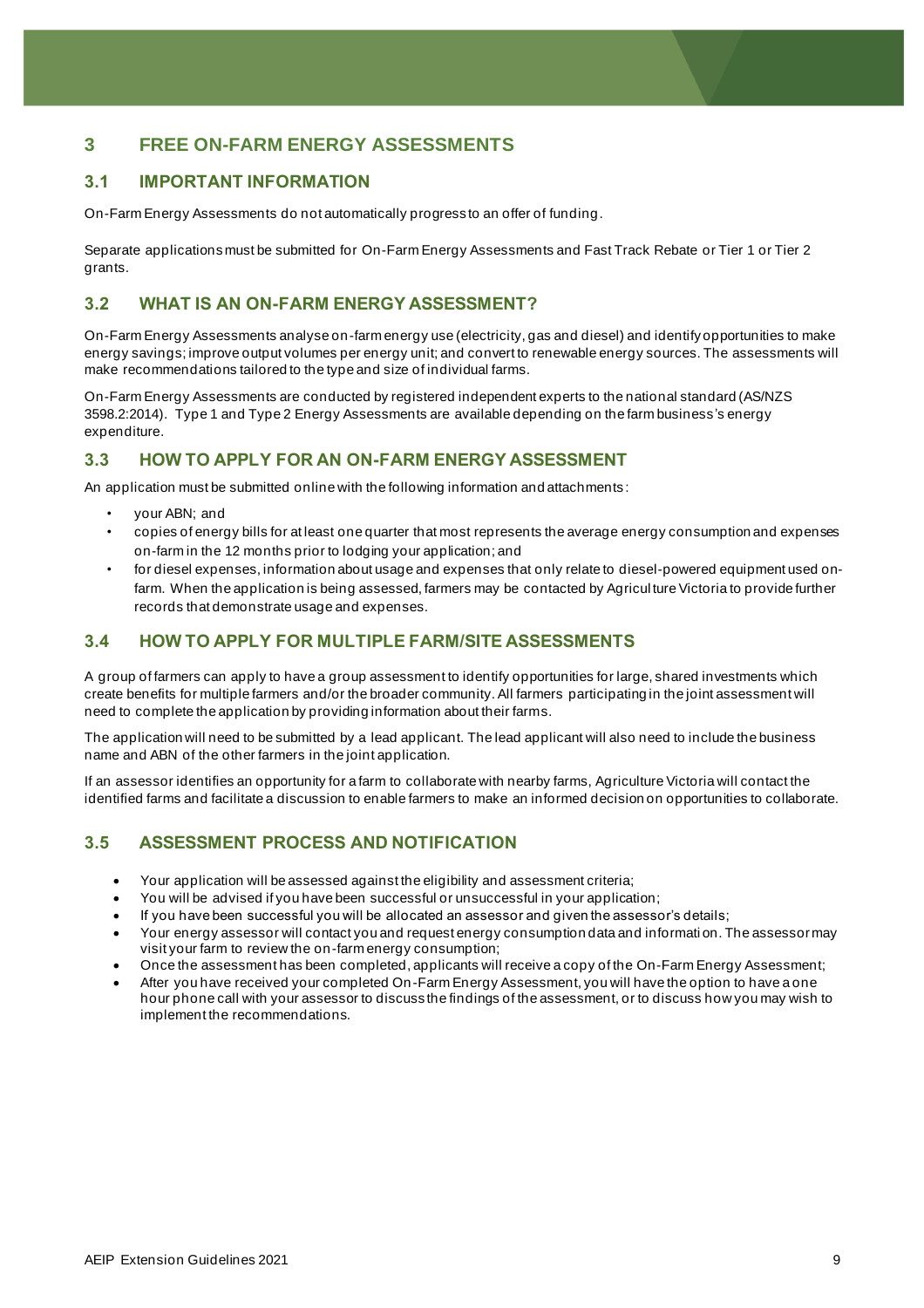# **3.6 WHICH ON-FARM ENERGY ASSESSMENT WILL APPLICANTS RECEIVE?**

The type of assessment you receive will depend on your farm's total annual energy expenditure, as shown below.

| <b>Primary producer</b>                                               | <b>Type of assessment</b> |
|-----------------------------------------------------------------------|---------------------------|
| Annual energy expenditure less than \$8,000 (GST inclusive)           | Not eligible              |
| Annual energy expenditure between \$8,000 to \$25,000 (GST inclusive) | Type 1 Energy Assessment  |
| Annual energy expenditure > \$25,000 (GST inclusive)                  | Type 2 Energy Assessment  |
| Joint applications (groups of nearby farmers)                         | Type 2 Energy Assessment  |

*On-Farm Energy Assessment (Type 1)* – will provide an overview of energy performance. It will identify no cost and lowcost opportunities for improvements. Type one assessments will prioritise actions and upgrades based on energy savings.

*On-Farm Energy Assessment (Type 2)* – will provide a detailed assessment involving a comprehensive review and analysis of equipment, systems, and operational characteristics of the whole farm. Type 2 assessments include a financial analysis of recommended energy performance improvements including own -generation opportunities. Assessments will calculate energy savings and other related financial benefits and provide costs and benefits and prioritise actions and upgrades.<sup>2</sup>

<sup>2</sup> AS/NZS 3598.2:2014 Energy Audits industrial and Related Activities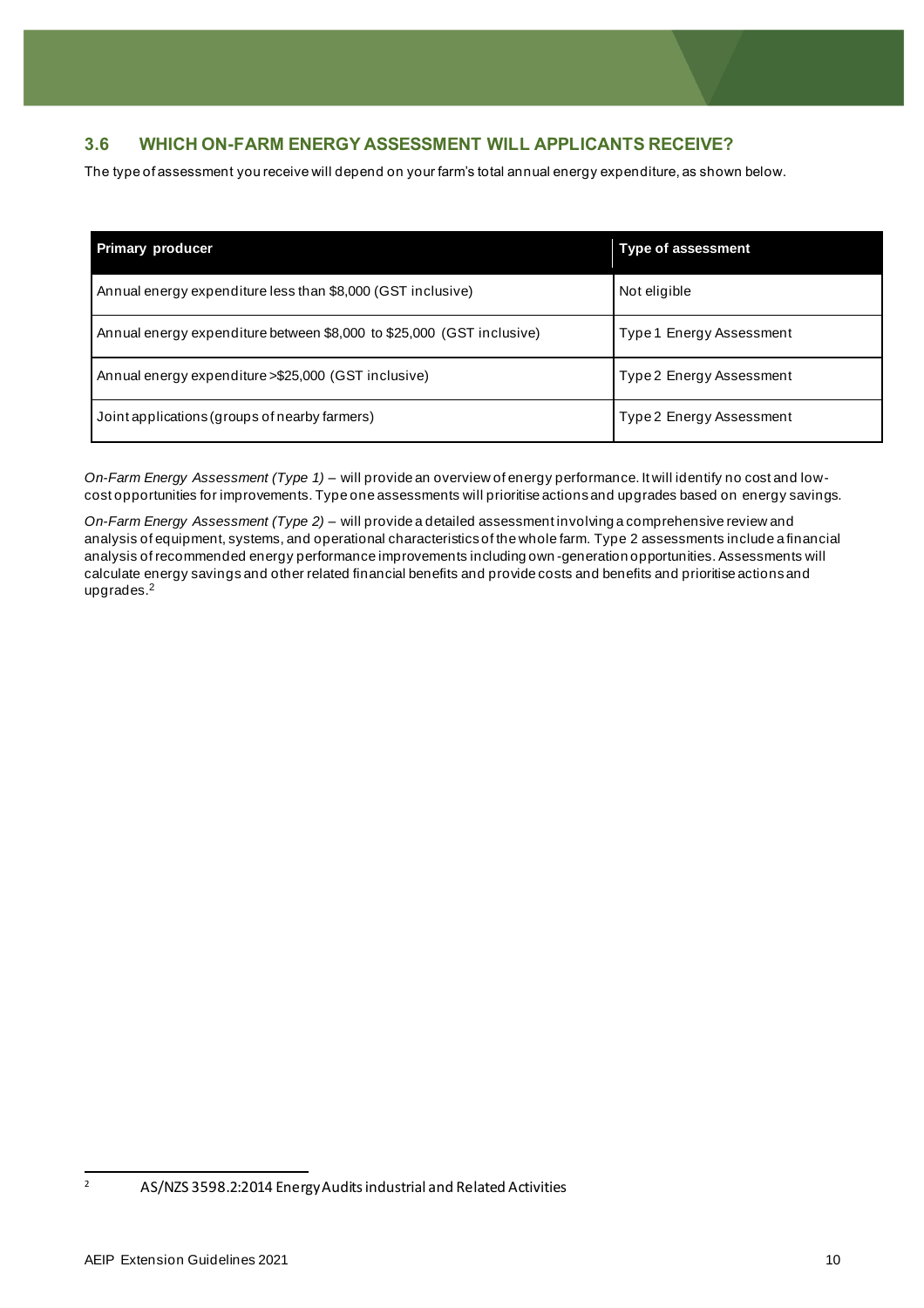# <span id="page-10-0"></span>**4 FAST TRACK REBATE UP TO \$20,000**

## **4.1 HOW THE REBATE WORKS**

- You will receive an option to apply for a Fast Track Rebate once you have received your completed On-Farm Energy Assessment;
- Once you have received notification of the option to apply for the rebate, you can purchase items as specified in your On-Farm Energy Assessment;
- If you wish to purchase an item that differs in size from what is recommended in the energy assessment you cannot apply for rebate and must submit a Tier 1 or Tier 2 grant application for consideration prior to any purchase (please see relevant grant information from page 12 onwards);
- Once you have purchased and installed the items, you can then apply for the rebate for up to \$20,000 or 50 per cent of total item/s cost (whichever is smaller) via the link on the option to apply notification; and
- Applications for Fast Track Rebate are only valid for 3 months from receiving the option to apply from the Department.

**If you previously received an On-Farm Energy Assessment through the Department, please contact [agenergy@ecodev.vic.gov.au](mailto:Agenergy@ecodev.vic.gov.au) to receive more information about the Fast Track Rebate.** 

**Note: you do not have to take up the option for a Fast Track Rebate and can instead apply for a Tier 1 or Tier 2 grant.** 

# **4.2 ELIGIBILITY**

To apply for a Fast Track Rebate, Applicants need to:

- a) meet the general eligibility criteria for the program;
- b) be in receipt of an On-Farm Energy Assessment issued as part of the AEIP Program (independently sourced energy assessments **are not eligible** for the Fast Track Rebate);
- c) attest to having obtained all relevant regulatory permits and approvals for the Project to commence (where applicable);
- d) have purchased and installed equipment within 3 months of receiving the option to apply;
- e) have a certificate of electrical safety or compliance report where applicable– as demonstration of compliance to electrical standards, occupational health and safety requirements; and
- f) claim for the exact items listed on your On-Farm Energy Assessment.

#### **4.3 ELIGIBLE EXPENDITURE**

Expenditure under the Fast Track Rebate of the AEIP must be on the recommended items/actions listed in an On-Farm Energy Assessment issued under the AEIP. Items that are outside of the recommendations (including in equipment size) may only be considered under a Tier 1 or Tier 2 grant application (refer to relevant section).

If you have any concerns about item eligibility, please contact the AEIP team at [Agenergy@ecodev.vic.gov.au](mailto:Agenergy@ecodev.vic.gov.au) **PRIOR TO** making your purchase. If your rebate application is ineligible you will be required to cover all costs. Similarly, independently sourced energy assessments are not eligible for a Fast Track Rebate. Farm businesses with an independently sourced energy assessment will be required to apply for a Tier 1 or Tier 2 grant.

Project expenditure must be:

- a) incurred by the Recipient within three (3) months from being offered the Rebate option;
- b) a direct cost of the Project; and
- c) exclusive of Goods and Services Tax (GST) for rebate calculation purposes.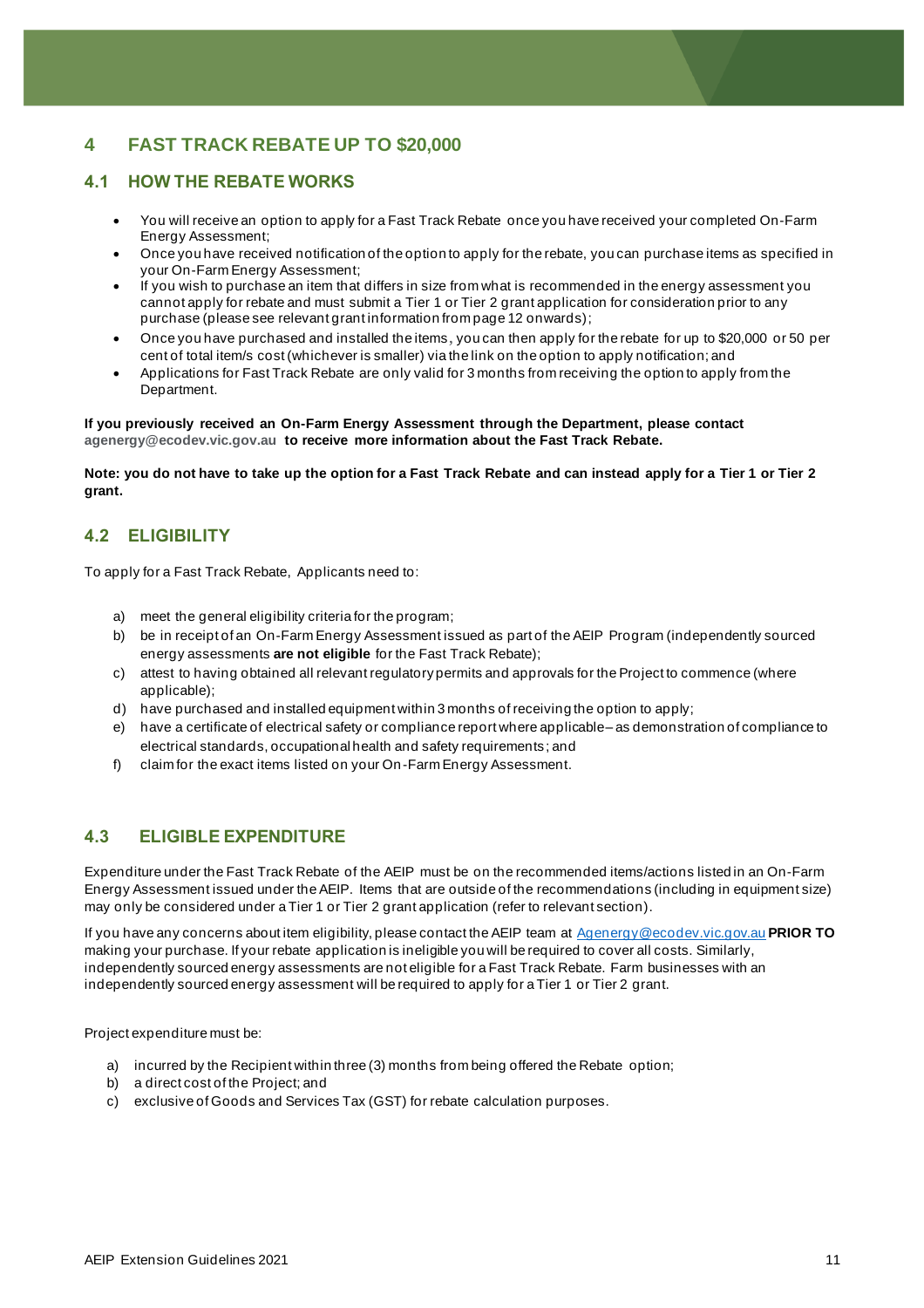## **4.4 REBATE AMOUNT AND CO-CONTRIBUTIONS**

Funding of up to \$20,000 (excluding GST) is available for Projects under the rebate. Items that match those recommended on the On-Farm Energy Assessment will be reimbursed up to \$20,000 or 50 per cent of total item cost (whichever is smaller).

All funding provided under the AEIP must be matched by the Applicant, with a minimum cash co-contribution of \$1 for every \$1 funded, meaning that recipients must contribute a minimum of 50 per cent of the total cost of the proposed expenditure.

Funds from other State and Commonwealth Government programs and in -kind contributions cannot be included as part of the cash co-contribution.

#### **4.5 FUNDING CONDITIONS**

There is no guarantee that any application will be supported for funding, or that the amount of funding requested will be offered.

The Department reserves the right, in its absolute discretion, to amend the funding conditions without notice.

#### **4.6 PAYMENT OF REBATE**

To receive the rebate, applicants must submit a claim within three (3) months of receiving the option to apply from the Department. The claim will request proof of your purchase and your co -contribution. Applicants must ensure they are claiming for an expense that is listed as eligible expenditure for a Fast Track Rebate.

You cannot claim a rebate unless the Department receives:

- a) Proof of purchase (including proof of payment) for the equipment;
- b) A certificate of electrical safety or compliance report where applicable;
- c) a Statutory Declaration which states that the expenditure has occurred; and
- d) Other evidence as the Department if requested that may reasonably require as evidence of Project completion.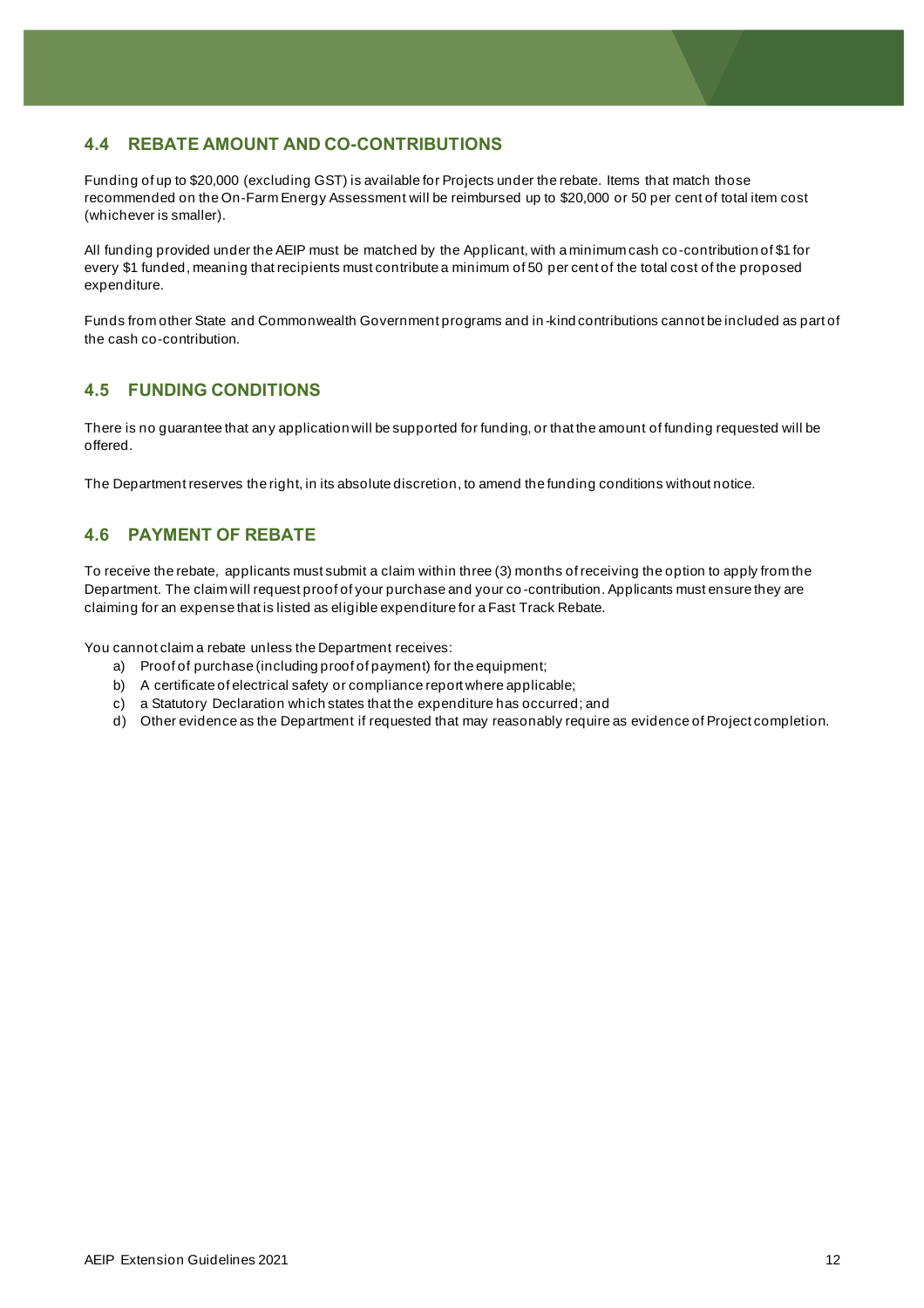# <span id="page-12-0"></span>**5 GENERAL GRANT CONDITIONS**

## **5.1 WHAT IS A GRANT PROJECT?**

An AEIP grant project is the funded activity designed to improve energy productivity, manage energy costs, reduce emissions, improve reliability or support own-generation capacity for an Eligible Farm Business and as identified through an On-Farm Energy Assessment or an Equivalent Energy Assessment.

Grant Projects must support the AEIP objectives of improving the energy efficiency and productivity of the business's farming activities.

## **5.2 WHAT GRANT FUNDING IS AVAILABLE UNDER THE PROGRAM:**

For an overview of the grants available under the program please review the table in the Program Overview.

**Applicants will need to ensure they review the general information in this section and the detailed information in the Tier 1 and Tier 2 grant sub-sections.**

## **5.3 WHAT IS THE PROCESS FOR APPLYING FOR AND RECEIVING A GRANT?**

- You can apply for a Tier 1 or Tier 2 grant through the online portal
- Your application will be assessed against the eligibility criteria
- If eligible, your application will be assessed against the relevant assessment criteria
- If approved, you will be sent a letter of offer and a grant agreement to sign and return
- The Department will then counter sign the grant agreement and send you the executed document
- Once received, you can start your energy project by buying equipment etc.
- The grant agreement will set out the timing of the project and the conditions for payment
- To receive payment under the agreement, the project must be complete, with proof of payment of equipment and all eligible project expenditure incurred (including matched funding)
- An upfront payment of 25 per cent is available for applicants (to be requested on the application form at the application stage)
- Proof of purchase, payment and electrical compliance (where applicable) must be provided to confirm spending.

# **5.4 GRANT FUNDING AND CO-CONTRIBUTIONS**

Recipients must contribute a minimum of 50 per cent of the total cost of the Project. A co-contribution requires evidence of a cash payment for a cost that is incurred for activities directly related to the Project supported by the grant. The grant will only be provided for up to a maximum of 50 per cent of eligible and actual expenditure.

Funds from other State and Commonwealth Government programs and in -kind contributions cannot be included as part of the cash co-contribution.

Deemed Victorian Energy Efficiency Certificates (VEECs) and Small Technology Certificates (STCs) are not considered as co-contribution, rather Project savings to be shared by the Applicant and Government. Future revenue streams generated from VEECs under its 'Project based activities' and Large Generation Certificates (LGCs) (Commonwealth) will not be considered as project co-contributions and may impact the level of funding provided by the State Government.

The State of Victoria reserves the right to cap the amount of grant funding that any one organisation receives over the period of the fund.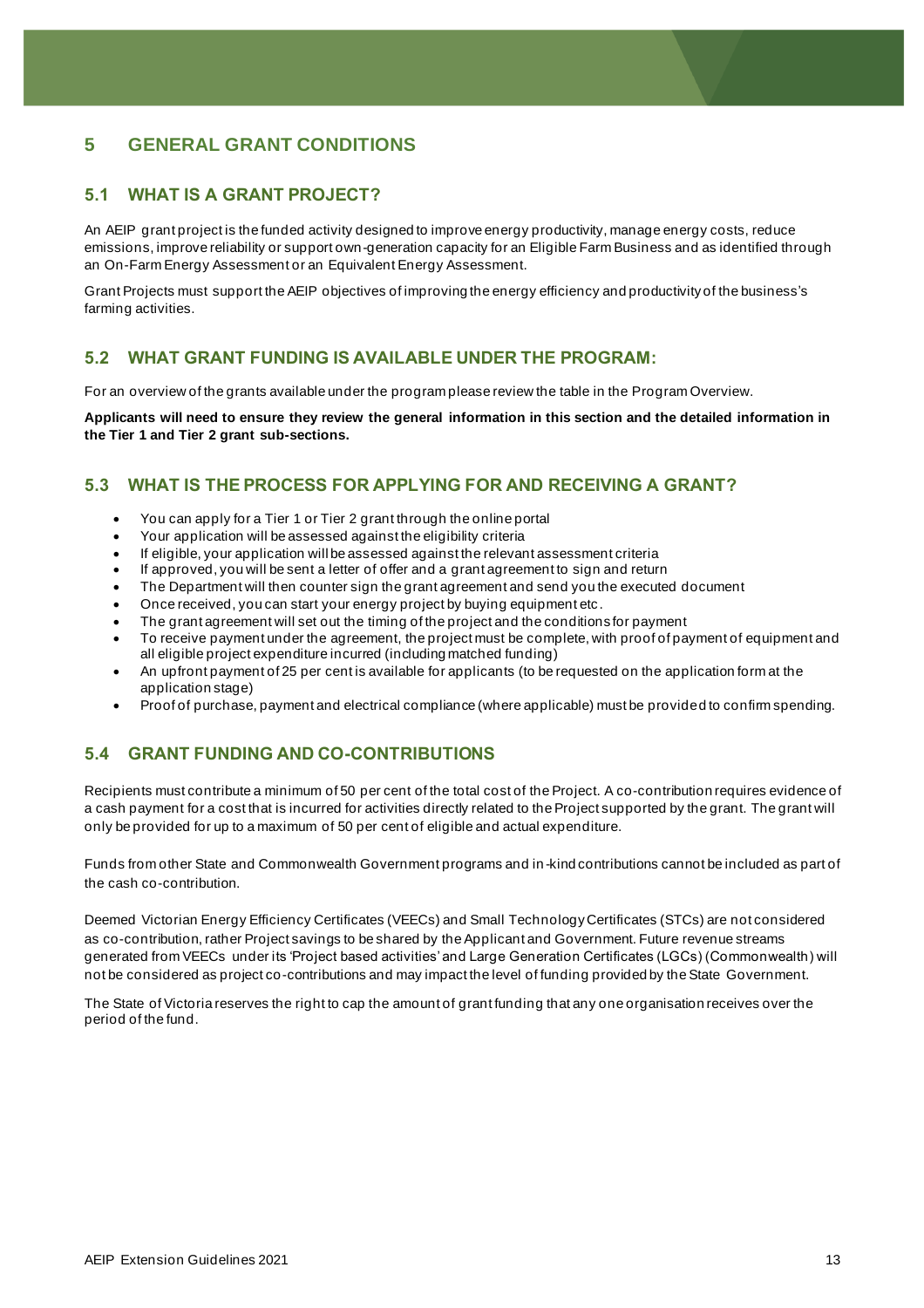## **5.5 APPLICATION AND ASSESSMENT**

Applicants are required to submit an application through the online portal. The Department will not accept physical (hardcopy) applications.

Documentation required:

- a) One itemised quote for each equipment item and/or fit-out costs identified in the On-Farm Energy Assessment report showing costs exclusive of GST;
- b) For individual applicants that have received a Group On-Farm Energy Assessment, an itemised energy assessment report that relates to the Applicant's equipment requirements;
- c) For applicants that are using an equivalent energy assessment to industry standard AS/NZS 3598.2:2014, not undertaken through the AEIP, a copy of this document must be attached. The Department can request amendments to assessments to ensure alignment to the program (see glossary for definition); and
- d) If applying for a Tier 2 grant, financial information must be provided so a Financial Risk Assessment can be undertaken will need to be provided (refer section 7.6).

To avoid delays, applicants must ensure they attach all supporting documentation with an application. Assessment of applications will not commence until all required documentation is provided. Applicants may be contacted by the Department to provide additional supporting documentation. The Department reserves the right to request additional information from Applicants (including on quoted prices to ensure competitive market rates).

#### **Additional information on the assessment process for grants is listed under the Tier 1 and Tier 2 grant subsection.**

## **5.6 APPROVAL OF GRANTS**

Applicants will have 30 calendar days from the date of the letter of offer to accept the grant and sign the grant agreement. The offer may be withdrawn if the grant agreement is not executed within the 30-day timeframe.

## **5.7 GRANT CONDITIONS AND GRANT AGREEMENTS**

Subject to acceptance of an offer by an Applicant, a legally binding grant agreement will be prepared reflecting the Project, proposed outcomes, milestones, conditions of payment and other obligations of the parties.

Project expenditure is to be incurred only after a grant agreement has been executed. Funding will not be provided for retrospective activities. Any payments required for a Project prior to completion and any upfront payments must be covered by the Recipient.

Any additional costs incurred for a Project will be the sole responsibility of the Recipient.

#### **5.7.1 Grant payment milestones under the grant agreement**

Payment of a grant will occur at Project completion as one payment under the executed grant agreement unless otherwise agreed.

Requests can be made for the grant to be paid in instalments in your application to a maximum of two milestones payments for Tier 1 grants and three milestone payments for Tier 2 grants under the grant agreement. Only 25 per cent of the grant can be paid upfront to cover deposits and project commencement costs, otherwise instalments are paid on evidence of completion.

#### **5.7.2 Evidence required for payment under the grant agreement**

The Department will require certain documentation in order to pay a grant depending on the size of the grant and equipment funded. These requirements will be detailed in the grant agreement and may include: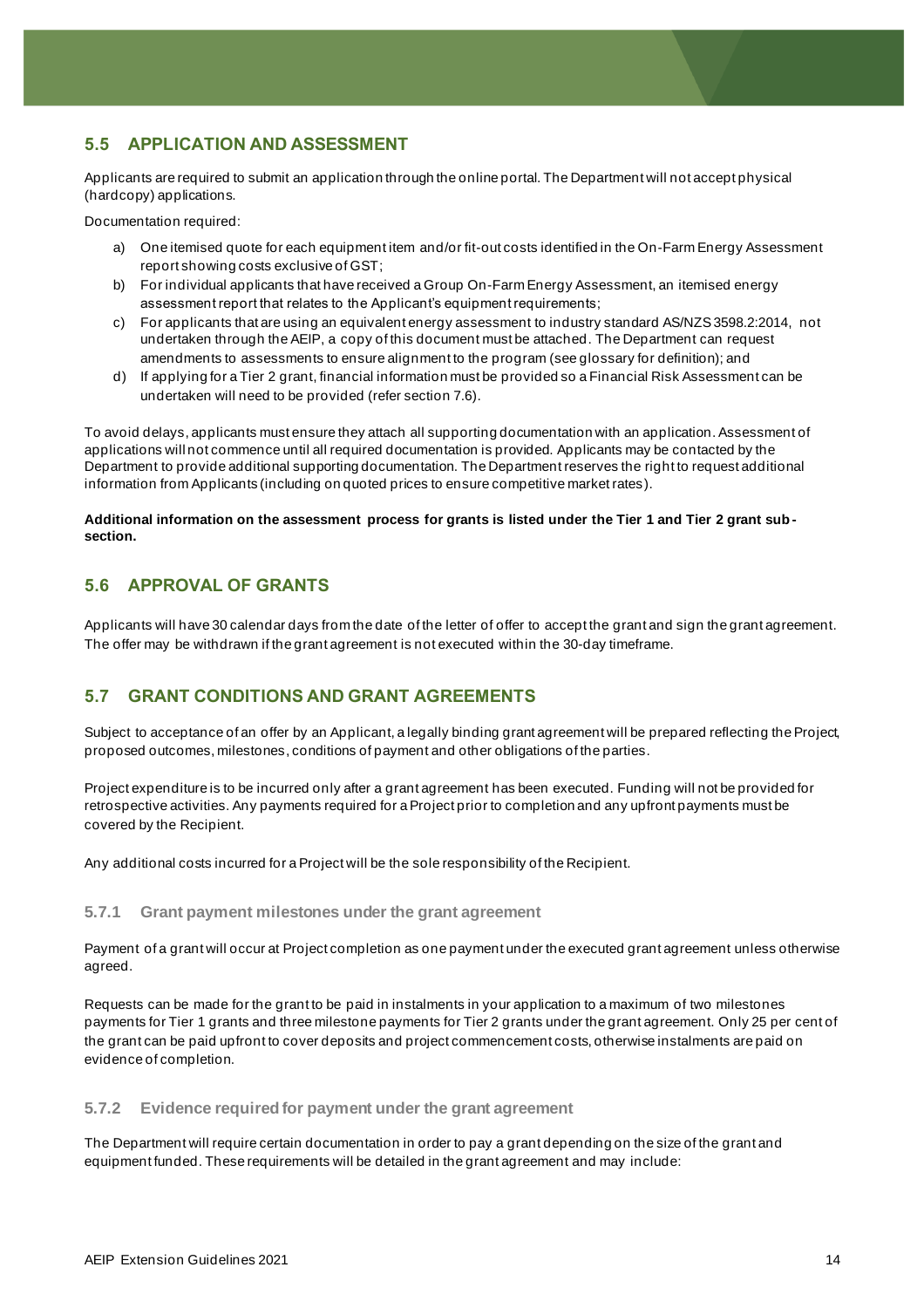- a) a Statutory Declaration which states that the project expenditure has occurred;
- b) evidence of equipment ordered or purchased;
- c) proof of payment;
- d) evidence of co-contribution;
- e) any additional documents, copy of final invoice/statement from supplier or other evidence as the Department may reasonably require as evidence of Project completion; and
- f) a certificate of electrical safety or compliance report (where applicable as demonstration of compliance to electrical standards, occupational health and safety requirements) upon final milestone payment.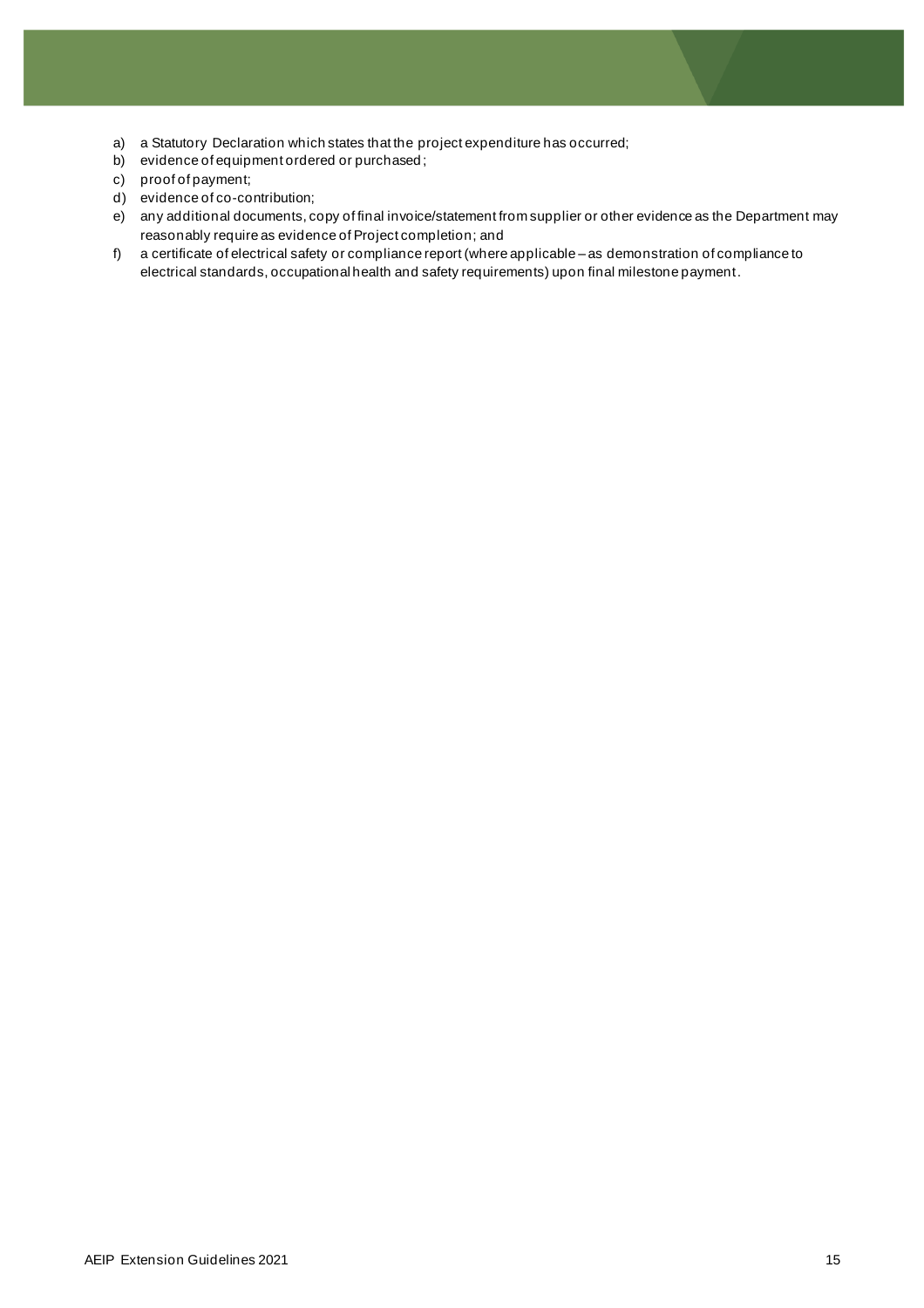# <span id="page-15-0"></span>**6 TIER 1 GRANTS - \$20,000 - \$50,000**

#### **6.1 APPLICANT ELIGIBILITY**

- a) Meet the general eligibility criteria for the program
- b) Be in receipt of an On-Farm Energy Assessment (Type 1 or Type 2) undertaken as part of the AEIP, or an approved Equivalent Energy Assessment;
- c) be able to meet the agreed (minimum 50 per cent) private cash contribution, and provide evidence of the contribution<sup>3</sup>;
- d) Attest to having obtained all relevant regulatory permits and approvals for the Project to commence (where applicable).

#### **6.2 DURATION OF PROJECTS**

Projects must be completed within six (6) months from the date of the letter of offer from the Department or as otherwise required by the Department. The Department reserves the right to withdraw funding and terminate a grant agreement for a Project which is not completed within the six (6) month period.

#### **6.3 ELIGIBLE PROJECT EXPENSES**

Project expenses must directly align with the On-Farm Energy Assessment recommendations. Project expenses that do not align with the On-Farm Energy Assessment recommendations will be considered ineligible.

## **6.4 ASSESSMENT PROCESS FOR TIER 1 GRANTS**

Applications for funding will be considered in order of submission of a complete application to the Department. Applications will be assessed by a departmental assessment panel. All applications will be assessed against the eligibility criteria and assessment criteria for the particular funding stream.

There is no guarantee that an application will be supported for funding, or that the amount of funding requested will be offered. The Department may request additional information, documentation or clarification at any time in the assessment process.

#### **6.5 ASSESSMENT CRITERIA**

The proposed energy equipment project will be assessed against the following assessment criteria, using the energy assessment and information provided in the application.

| <b>Assessment Criteria</b> |                                                                                                                                                                                                                                                                                                                                             |  |
|----------------------------|---------------------------------------------------------------------------------------------------------------------------------------------------------------------------------------------------------------------------------------------------------------------------------------------------------------------------------------------|--|
| 1.                         | Will the Project improve the energy efficiency and productivity of the farm business?<br>Confirmation the Project will deliver a reduction in energy consumption and/or increased energy<br>$\bullet$<br>efficiency/savings, water efficiency, emissions reduction, productivity of energy use, or waste<br>reduction to the farm business. |  |
| 2.                         | Will the Project improve the competitiveness and sustainability of the farm business?<br>Confirmation that the Project will deliver additional benefits to the business, such as productivity<br>$\bullet$<br>improvements or scale of operations.                                                                                          |  |
| 3.                         | Does the Project represent value for money?<br>Does the proposed equipment represent a fair market value?<br>$\bullet$                                                                                                                                                                                                                      |  |

 $3$  Evidence of a contribution includes one of the following i) an approved loan facility (including loan amount), or ii) cash at bank (current bank statement) or iii) management accounts demonstrating satisfactory cash flow or liquid a ssets.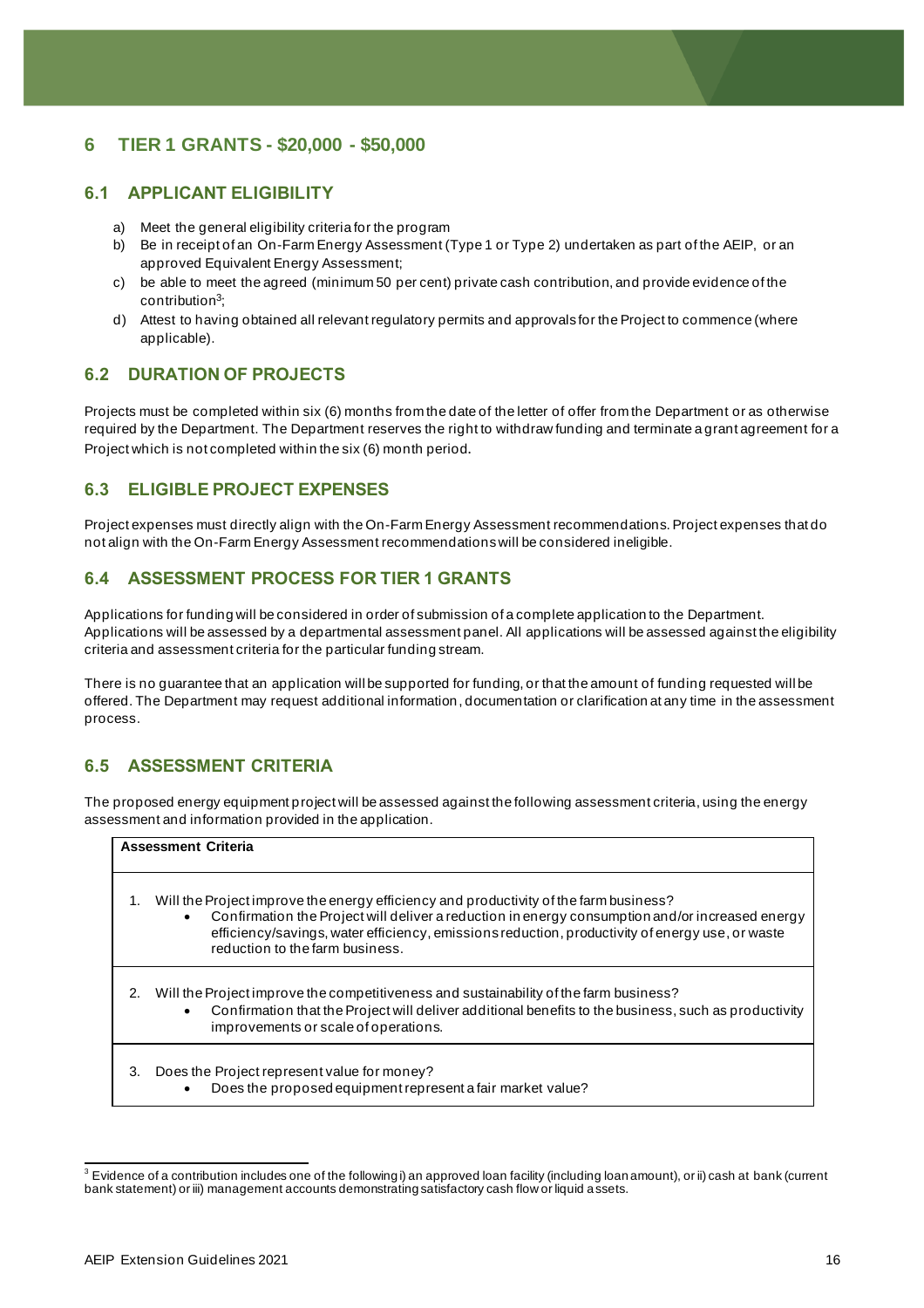# <span id="page-16-0"></span>**7 TIER 2 GRANTS - \$50,000 - \$250,000**

#### **7.1 APPLICANT ELIGIBILITY**

- a) Meet the general eligibility criteria;
- b) be in receipt of an On-Farm Energy Assessment (Type 2) undertaken as part of the AEIP Energy Assessment Program, or an approved Equivalent Energy Assessment;
- c) be able to meet the agreed (minimum 50 per cent) private cash contribution, and provide evidence of the contribution<sup>4</sup> ;
- d) attest to having obtained all relevant regulatory permits and approvals for the Project to commence (where applicable)<sup>5</sup>.

## **7.2 DURATION OF PROJECTS**

Projects must be completed within twelve (12) months of the execution of a grant agreement, unless otherwise agreed by the Department.

In exceptional circumstances, longer term project completion can be negotiated on a case-by-case basis if there is demonstrated justification.

#### **7.3 ELIGIBILE PROJECT EXPENSES**

Projects considered for funding under the Tier 2 stream must reflect the recommended items or actions listed in the On-Farm Energy Assessment. Projects must demonstrate a significant improvement in energy productivity of an Applicant's farming activities

Preference will be given to items which achieve the greatest energy efficiency and productivity improvement.

Eligible Project expenditure must be:

- a) incurred by the Recipient within twelve (12) months of execution of the grant agreement;
- b) a direct cost of the Project; and
- c) exclusive of GST for grant calculation purposes.

Applicants will be required to provide at least one quote for each item requested in the application. The Department may request an applicant to provide additional quotes. The grant proposal must align with recommendations from the On -Farm Energy Assessment or Equivalent Energy Assessment.

# **7.4 ASSESSMENT PROCESS FOR TIER 2 GRANTS**

Applications for funding will be considered in order of submission of a complete application to the Department.

To be competitive, an application must address each assessment criterion and make the best possible case for funding, including providing full details of all underlying risks and assumptions.

Applications will be assessed by a departmental assessment panel. All applications will be assessed against the eligibility criteria and assessment criteria for the particular funding stream.

There is no guarantee that an application will be supported for funding, or that the amount of funding requested will be offered.

The Department may request further information or determine that the Project is better suited to a Tier 1 grant.

<sup>4</sup> Evidence of a contribution includes one of the following i) an approved loan facility (including loan amount), or ii) cash at bank (current bank statement) or iii) management accounts demonstrating satisfactory cash flow or liquid assets.

<sup>5</sup> Exceptions may be granted in extraordinary circumstances and will be negotiated on a case by case basis.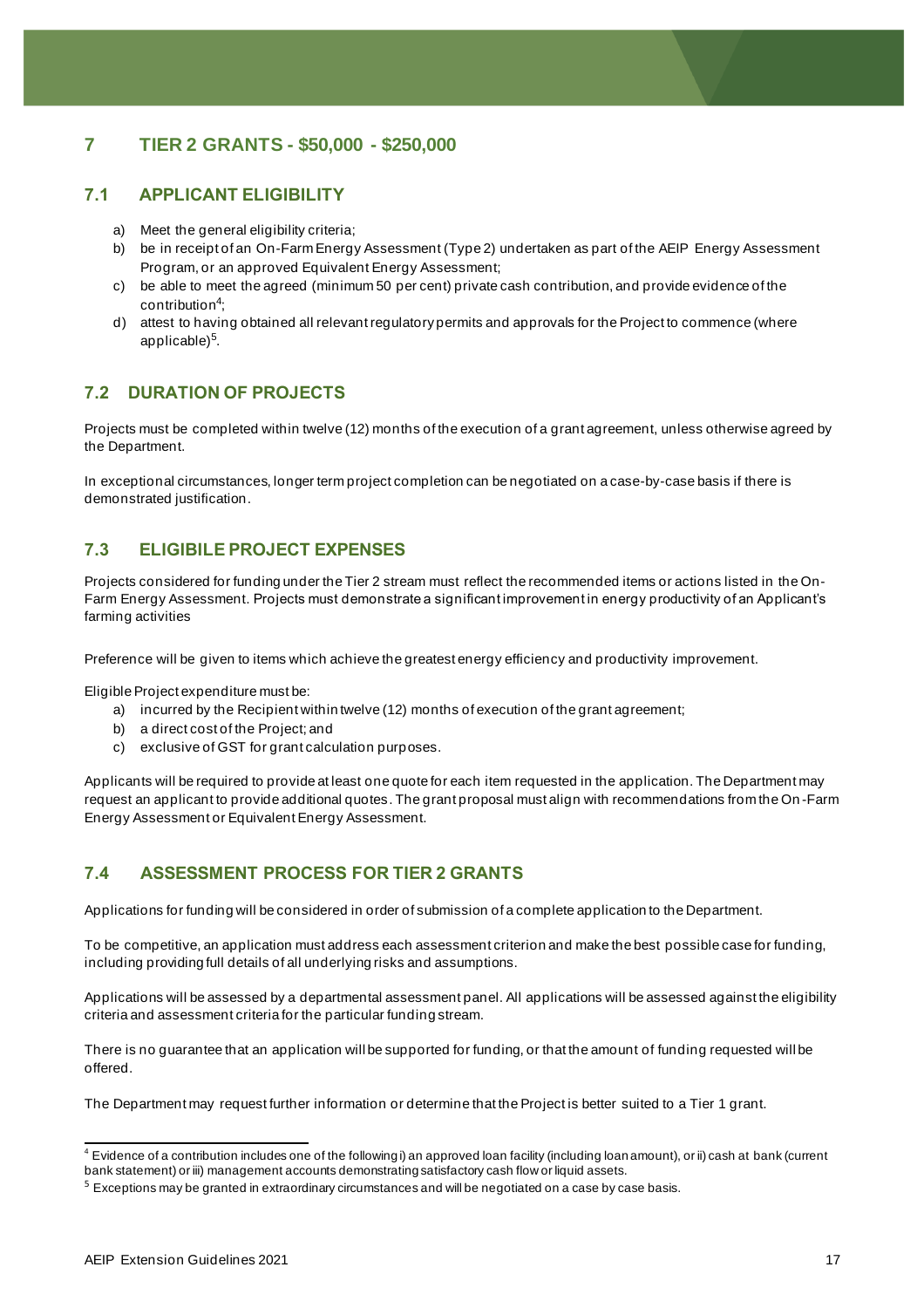# **7.5 ASSESSMENT CRITERIA**

The Application will be assessed against the following assessment criteria, using the On-Farm Energy Assessment and information provided with the application.

| <b>Assessment Criteria</b> |                                                                                                                                                                                                                                                                                                                                                                                                                                                                                           |  |
|----------------------------|-------------------------------------------------------------------------------------------------------------------------------------------------------------------------------------------------------------------------------------------------------------------------------------------------------------------------------------------------------------------------------------------------------------------------------------------------------------------------------------------|--|
| 1.                         | The extent to which the Project will improve the energy efficiency, productivity, water efficiency,<br>emissions reduction, productivity of energy use and waste reduction of the farm business:<br>percentage of on-farm energy efficiency and productivity savings,<br>degree to which the Project improves energy reliability.                                                                                                                                                         |  |
| 2.                         | The extent to which the Project maintains and improves the competitiveness of the farm business and<br>contributes towards a competitive Victorian agriculture industry:<br>degree to which the Project facilitates improved cost management,<br>degree to which the Project contributes to long term farm business sustainability,<br>how the energy savings will be utilised to improve the farm business,<br>$\bullet$<br>economic contribution beyond the farm business.<br>$\bullet$ |  |
| 3.                         | The extent to which the Project represents value for money:<br>demonstration that the submitted quote represents market value,<br>$\bullet$<br>expected payback from energy savings period - more than 2.5 and less than 15 years.                                                                                                                                                                                                                                                        |  |

## **7.6 FINANCIAL RISK ASSESSMENT**

The outcomes from the mandatory Financial Risk Assessment may impact whether the applicant receives a grant, the amount of the grant and how the grant is paid under a grant agreement.

To enable DJPR to assess the financial viability of applicants and ability to manage and complete the project, Applicants will need to provide financial statements and reports for the last three consecutive financial years. These must comprise of:

- 'final accounts' with Directors' Report and Declaration and should include Profit & Loss Statement;
- Balance Sheet; and
- Notes to the Accounts.

Where the latest financial statement and report is more than six months old, applicants will also need to provide up-to-date management or interim financial statements (Profit & Loss Statement and Balance Sheet) or in the case of public listed corporations, half yearly financial report.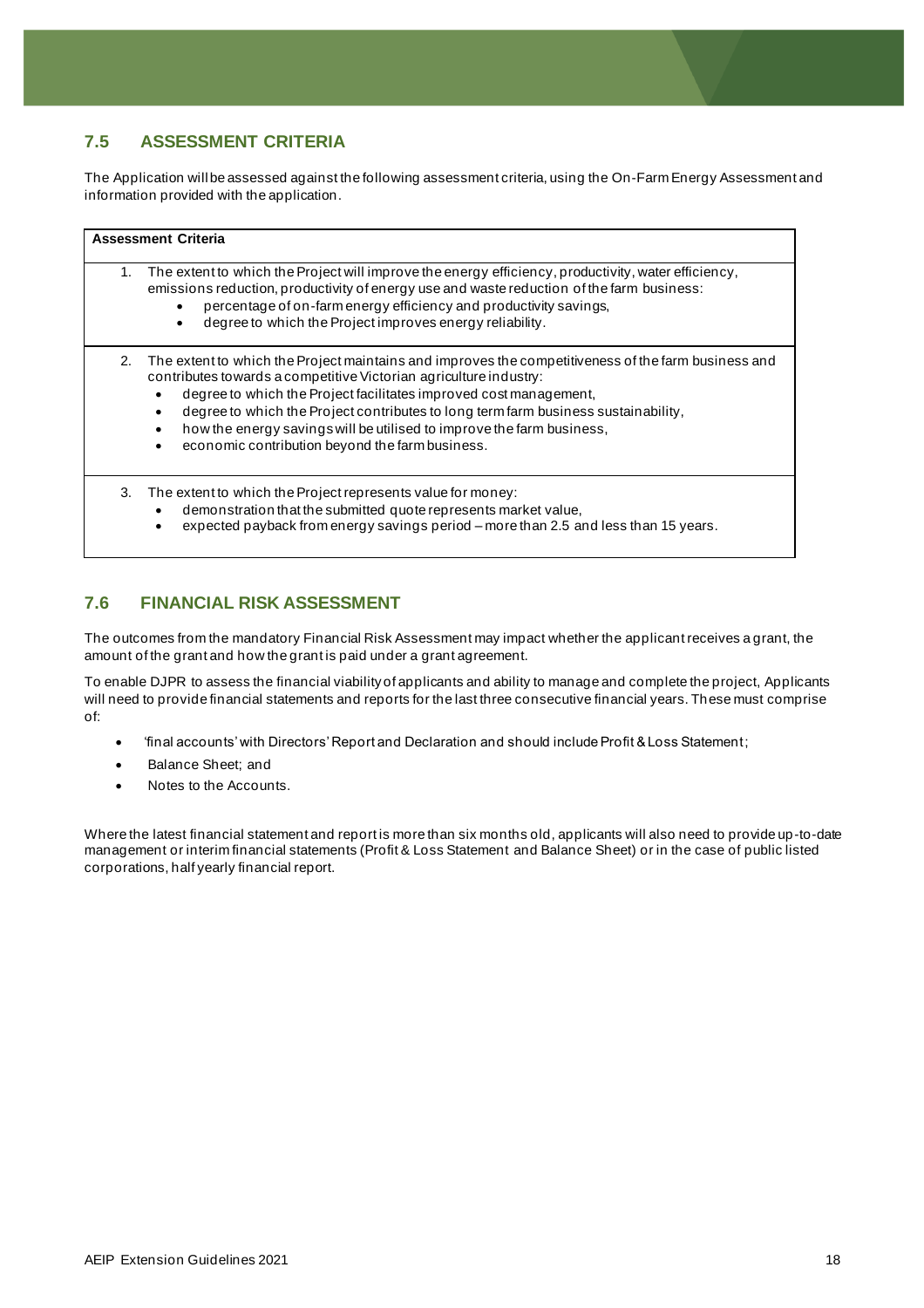# <span id="page-18-0"></span>**8 GENERAL TERMS AND CONDITIONS**

In accordance with any grant agreement, the Department may in its absolute discretion withhold, suspend, cancel or terminate any payment or payments due.

#### **8.1 PRIVACY**

Any personal information about a person or third party contained in the application and grant agreement reporting will be collected, held, managed, used and disclosed by the Department for the purpose of grant administration and the program (including to third parties that may assist with the assessment of grant eligibility and the administration of the grant program), and for the purposes of future programs and will be collected, held, managed, used, disclosed or transferred in accordance with the provisions of the Privacy and Data Protection Act 2014 and other applicable laws. For further information, please emai[l privacy@ecodev.vic.gov.au](mailto:privacy@ecodev.vic.gov.au)

#### **8.2 POST PROJECT EVALUATION**

Recipients may be requested to complete a post-Project evaluation demonstrating the energy productivity outcomes achieved.

The evaluation surveys may be required for up to three years following completion of the Project. This is a non-negotiable requirement for all participants of the AEIP. Non-compliance could affect an Applicant's future applications to the Department's funding programs.

Successful outcomes may be used in AEIP evaluation reviews and Department marketing collateral.

#### **8.3 PUBLICITY**

The Department may publicise the benefits accruing to the Recipient and/or the State associated with the provision of the On-Farm Energy Assessment or a grant and the State's support for the assessment. The Department may include the name of the Recipient and/or the On-Farm Energy Assessment cost in any publicity material and in the Department's annual report.

Recipient's may be asked to assist the Department in promotion of the AEIP. This may include involvement in media releases, case studies or promotional events and activities.

The Department may request Recipient's to fact check any text and seek approval to use any Department owned imagery prior to the publication of any such promotional materials.

Recipients must not make any public announcement or issue any press release regarding the receipt of a grant without prior written approval from the Department.